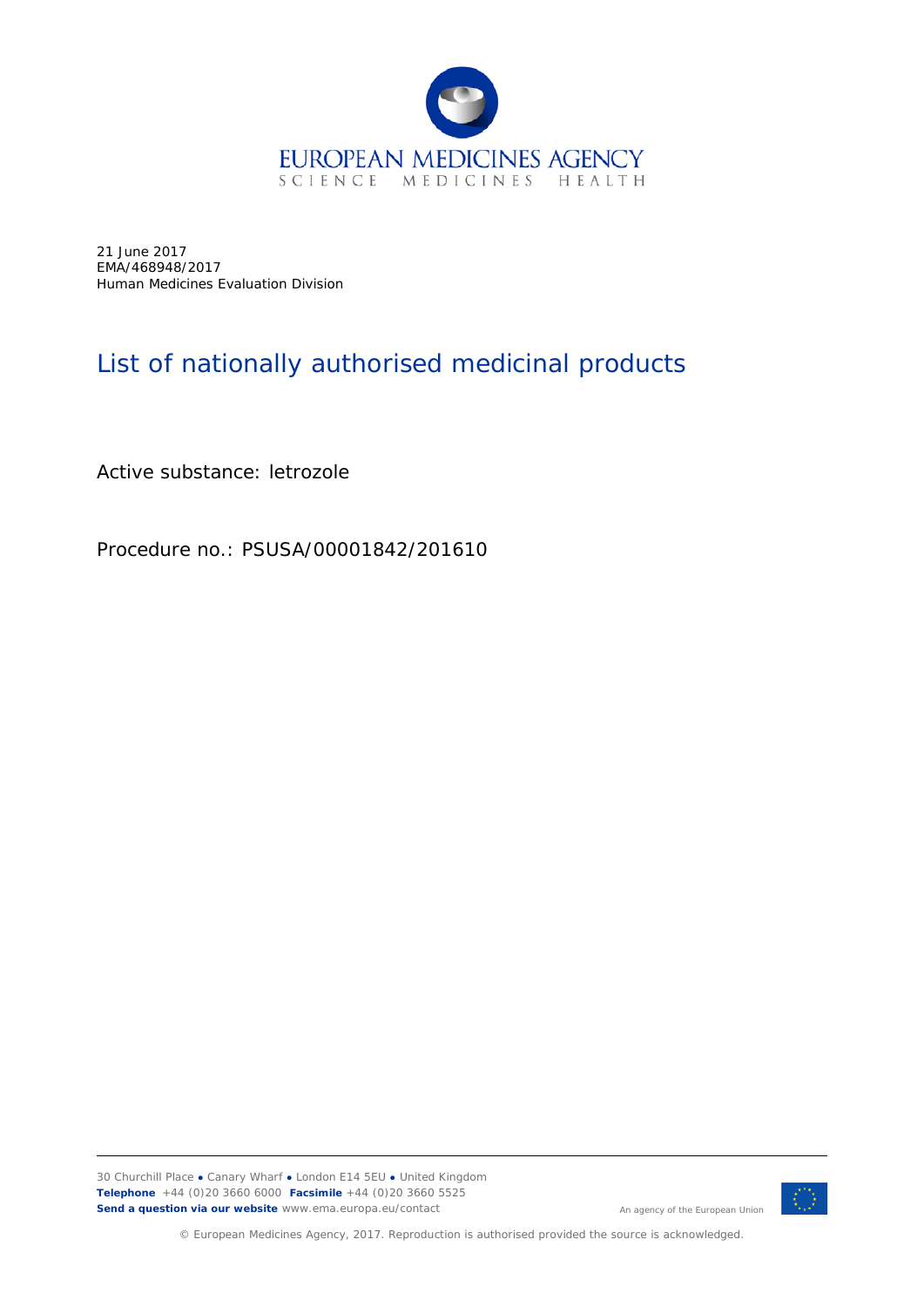| Product Name (in<br>authorisation country)       | MRP/DCP<br>Authorisation<br>number | <b>National Authorisation Number</b> | MAH of product in the<br>member state | <b>Member State where</b><br>product is authorised |
|--------------------------------------------------|------------------------------------|--------------------------------------|---------------------------------------|----------------------------------------------------|
| Femar                                            | FR/H/0110/001                      | 18420                                | NOVARTIS HEALTHCARE A/S               | <b>DK</b>                                          |
| Femar 2,5 mg<br>filmdragerad tablett             | FR/H/0110/001                      | 13261                                | NOVARTIS SVERIGE AB                   | <b>SE</b>                                          |
| Femar 2,5 mg filmuhúðuð<br>tafla                 | FR/H/0110/001                      | 960198                               | NOVARTIS HEALTHCARE A/S               | <b>IS</b>                                          |
| FEMAR 2,5 mg tabletter,<br>filmdrasjerte         | FR/H/0110/001                      | 96-1423                              | NOVARTIS NORGE AS                     | <b>NO</b>                                          |
| Femar 2,5 mg tabletti,<br>kalvopäällysteinen     | FR/H/0110/001                      | 12452                                | NOVARTIS FINLAND OY                   | F1                                                 |
| Femar 2,5 mg tabletti,<br>kalvopäällysteinen     | FR/H/0110/001                      | 12452                                | NOVARTIS FINLAND OY                   | F1                                                 |
| Femara 2,5 mg                                    | FR/H/0110/001                      | 44/0029/99-S                         | NOVARTIS, S.R.O.                      | <b>SK</b>                                          |
| Femara 2,5 mg -<br>Filmtabletten                 | FR/H/0110/001                      | 1-21781                              | NOVARTIS PHARMA GMBH                  | AT                                                 |
| Femara 2,5 mg<br>apvalkotās tabletes             | FR/H/0110/001                      | 98-0087                              | NOVARTIS FINLAND OY                   | LV                                                 |
| FEMARA 2,5 mg<br>compresse rivestite con<br>film | FR/H/0110/001                      | 033242037                            | NOVARTIS EUROPHARM<br>LIMITED         | IT                                                 |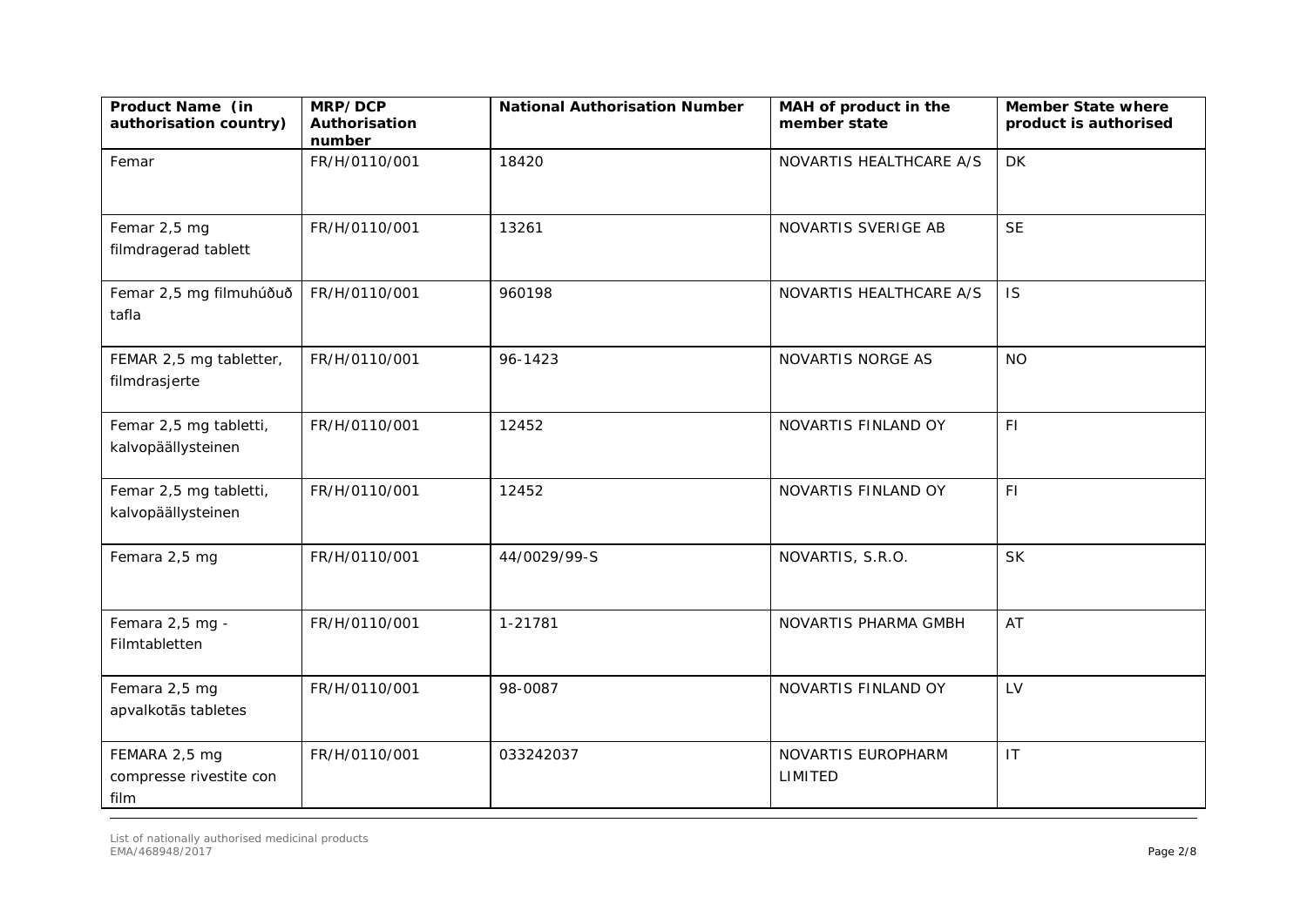| Product Name (in<br>authorisation country) | MRP/DCP<br>Authorisation<br>number | <b>National Authorisation Number</b> | MAH of product in the<br>member state | <b>Member State where</b><br>product is authorised |
|--------------------------------------------|------------------------------------|--------------------------------------|---------------------------------------|----------------------------------------------------|
| FEMARA 2,5 mg                              | FR/H/0110/001                      | 033242049                            | NOVARTIS EUROPHARM                    | IT                                                 |
| compresse rivestite con                    |                                    |                                      | LIMITED                               |                                                    |
| film                                       |                                    |                                      |                                       |                                                    |
| FEMARA 2,5 mg                              | FR/H/0110/001                      | 033242052                            | NOVARTIS EUROPHARM                    | IT                                                 |
| compresse rivestite con                    |                                    |                                      | LIMITED                               |                                                    |
| film                                       |                                    |                                      |                                       |                                                    |
| FEMARA 2,5 mg                              | FR/H/0110/001                      | 033242013                            | NOVARTIS EUROPHARM                    | IT                                                 |
| compresse rivestite con                    |                                    |                                      | LIMITED                               |                                                    |
| film                                       |                                    |                                      |                                       |                                                    |
| FEMARA 2,5 mg                              | FR/H/0110/001                      | 033242025                            | NOVARTIS EUROPHARM                    | IT                                                 |
| compresse rivestite con                    |                                    |                                      | LIMITED                               |                                                    |
| film                                       |                                    |                                      |                                       |                                                    |
| Femara 2,5 mg                              | FR/H/0110/001                      | 5026/2012/03                         | NOVARTIS PHARMA GMBH                  | <b>RO</b>                                          |
| comprimate filmate                         |                                    |                                      |                                       |                                                    |
|                                            |                                    |                                      |                                       |                                                    |
| Femara 2,5 mg                              | FR/H/0110/001                      | 5026/2012/04                         | NOVARTIS PHARMA GMBH                  | <b>RO</b>                                          |
| comprimate filmate                         |                                    |                                      |                                       |                                                    |
|                                            |                                    |                                      |                                       |                                                    |
| Femara 2,5 mg                              | FR/H/0110/001                      | 5026/2012/05                         | NOVARTIS PHARMA GMBH                  | <b>RO</b>                                          |
| comprimate filmate                         |                                    |                                      |                                       |                                                    |
|                                            |                                    |                                      |                                       |                                                    |
| Femara 2,5 mg                              | FR/H/0110/001                      | 5026/2012/01                         | NOVARTIS PHARMA GMBH                  | <b>RO</b>                                          |
| comprimate filmate                         |                                    |                                      |                                       |                                                    |
|                                            |                                    |                                      |                                       |                                                    |
| Femara 2,5 mg                              | FR/H/0110/001                      | 5026/2012/02                         | NOVARTIS PHARMA GMBH                  | <b>RO</b>                                          |
| comprimate filmate                         |                                    |                                      |                                       |                                                    |
|                                            |                                    |                                      |                                       |                                                    |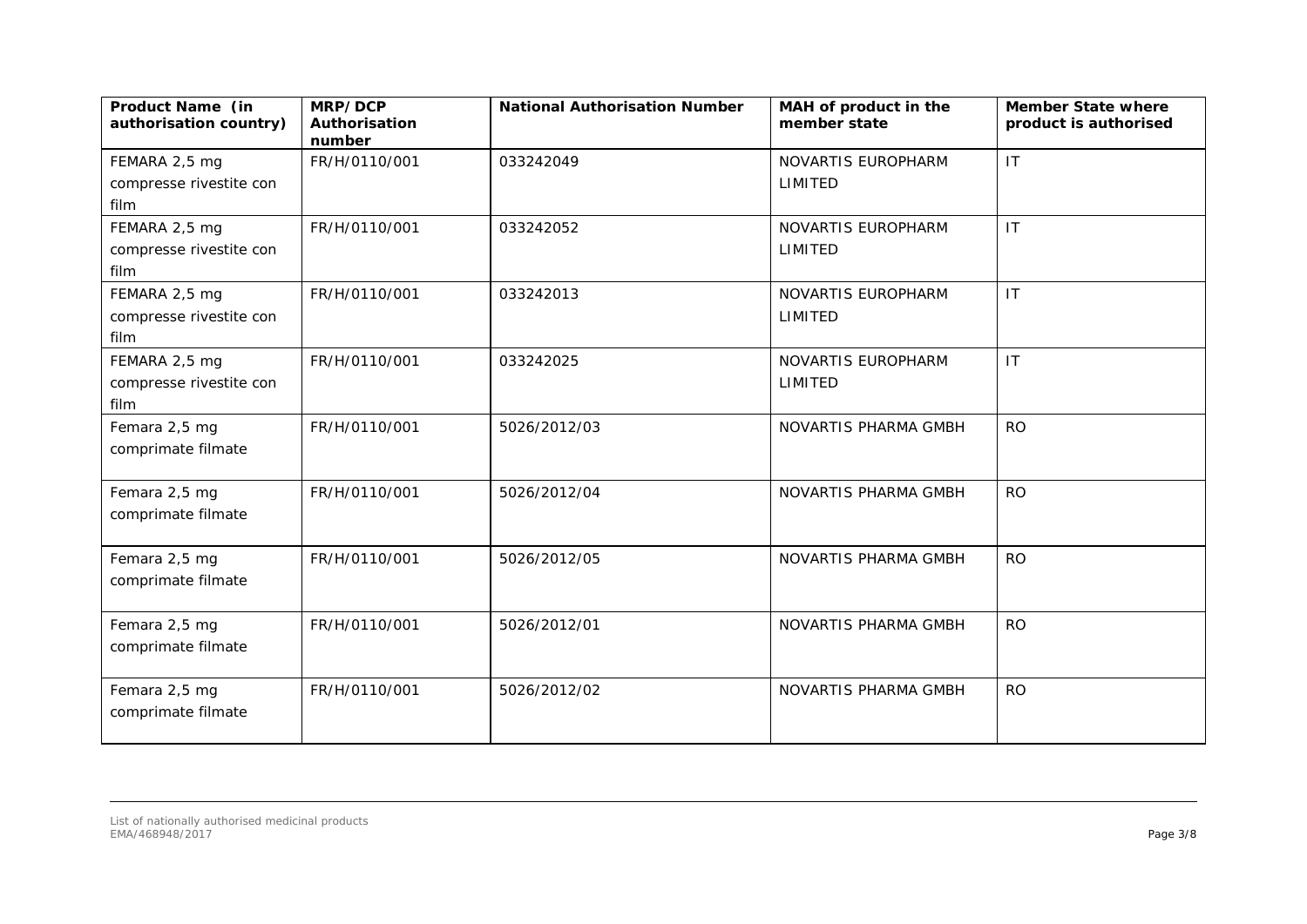| Product Name (in<br>authorisation country)              | MRP/DCP<br>Authorisation<br>number | <b>National Authorisation Number</b> | MAH of product in the<br>member state                     | <b>Member State where</b><br>product is authorised |
|---------------------------------------------------------|------------------------------------|--------------------------------------|-----------------------------------------------------------|----------------------------------------------------|
| Femara 2,5 mg<br>comprimés pelliculés                   | FR/H/0110/001                      | BE182926                             | NOVARTIS PHARMA N.V.                                      | <b>BE</b>                                          |
| FEMARA 2,5 MG<br><b>COMPRIMÉS PELLICULÉS</b>            | FR/H/0110/001                      | 2008079869                           | NOVARTIS PHARMA N.V.                                      | LU                                                 |
| Femara 2,5 mg<br>comprimidos revestidos<br>por película | FR/H/0110/001                      | 2499986                              | NOVARTIS FARMA -<br>PRODUTOS FARMACÊUTICOS<br>S.A.        | PT                                                 |
| Femara 2,5 mg<br>comprimidos revestidos<br>por película | FR/H/0110/001                      | 2500080                              | <b>NOVARTIS FARMA -</b><br>PRODUTOS FARMACÊUTICOS<br>S.A. | PT                                                 |
| Femara 2,5 mg<br>comprimidos revestidos<br>por película | FR/H/0110/001                      | 5123583                              | NOVARTIS FARMA -<br>PRODUTOS FARMACÊUTICOS<br>S.A.        | PT                                                 |
| Femara 2,5 mg filmom<br>obložene tablete                | FR/H/0110/001                      | HR-H-020668711-02                    | NOVARTIS HRVATSKA D.O.O.                                  | <b>HR</b>                                          |
| Femara 2,5 mg filmom<br>obložene tablete                | FR/H/0110/001                      | HR-H-020668711-03                    | NOVARTIS HRVATSKA D.O.O.                                  | <b>HR</b>                                          |
| Femara 2,5 mg filmom<br>obložene tablete                | FR/H/0110/001                      | HR-H-020668711-04                    | NOVARTIS HRVATSKA D.O.O.                                  | <b>HR</b>                                          |
| Femara 2,5 mg filmom<br>obložene tablete                | FR/H/0110/001                      | HR-H-020668711-05                    | NOVARTIS HRVATSKA D.O.O.                                  | <b>HR</b>                                          |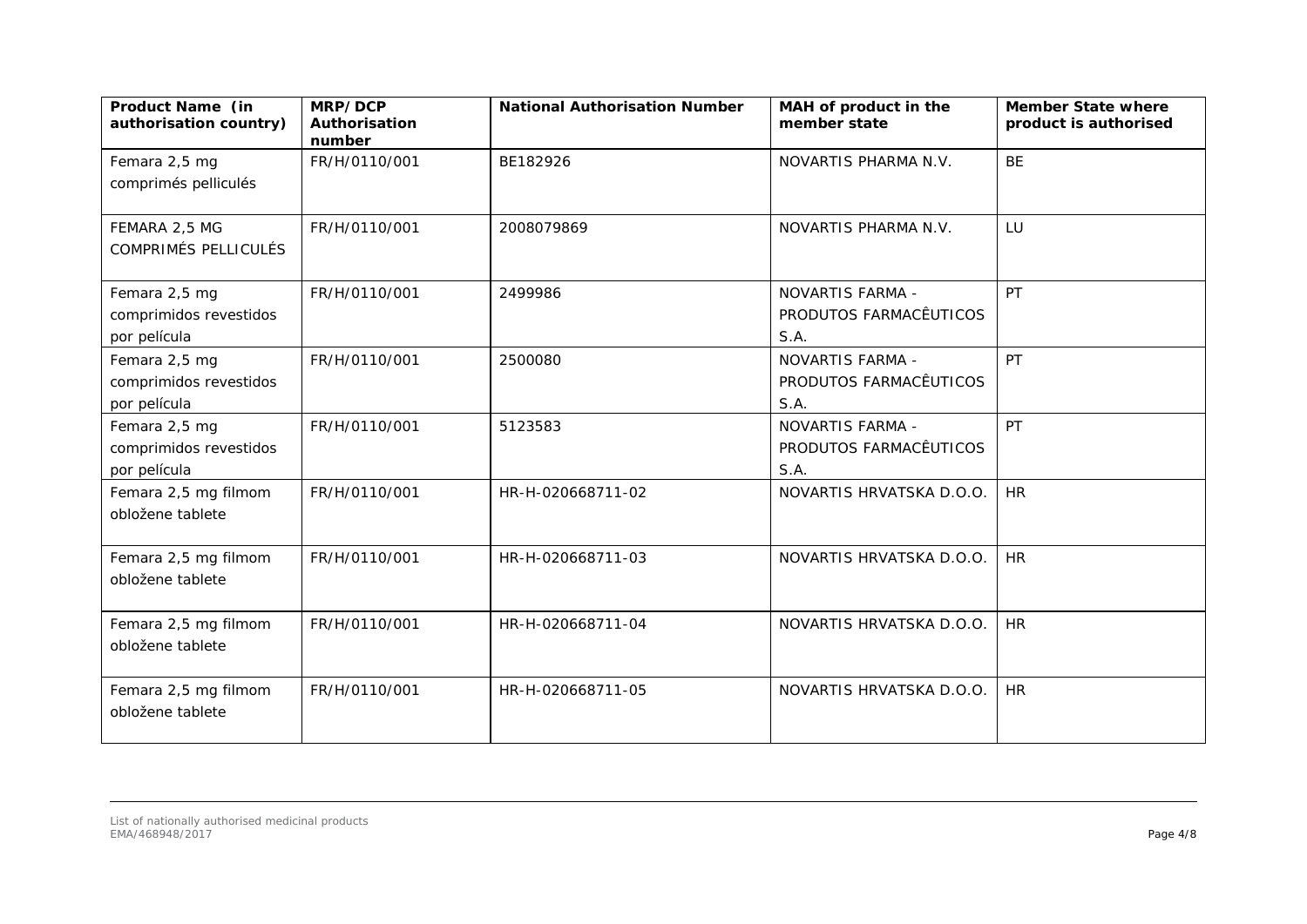| Product Name (in<br>authorisation country) | MRP/DCP<br>Authorisation<br>number | <b>National Authorisation Number</b> | MAH of product in the<br>member state | <b>Member State where</b><br>product is authorised |
|--------------------------------------------|------------------------------------|--------------------------------------|---------------------------------------|----------------------------------------------------|
| Femara 2,5 mg filmom<br>obložene tablete   | FR/H/0110/001                      | HR-H-020668711-01                    | NOVARTIS HRVATSKA D.O.O.              | <b>HR</b>                                          |
| Femara 2,5 mg<br>filmomhulde tabletten     | FR/H/0110/001                      | BE182926                             | NOVARTIS PHARMA N.V.                  | <b>BE</b>                                          |
| Femara 2,5 mg filmsko<br>obložene tablete  | FR/H/0110/001                      | H/03/00606/001                       | NOVARTIS PHARMA GMBH                  | SI                                                 |
| Femara 2,5 mg filmsko<br>obložene tablete  | FR/H/0110/001                      | H/03/00606/002                       | NOVARTIS PHARMA GMBH                  | SI                                                 |
| Femara 2,5 mg filmsko<br>obložene tablete  | FR/H/0110/001                      | H/03/00606/003                       | NOVARTIS PHARMA GMBH                  | SI                                                 |
| Femara 2,5 mg filmsko<br>obložene tablete  | FR/H/0110/001                      | H/03/00606/004                       | NOVARTIS PHARMA GMBH                  | SI                                                 |
| Femara 2,5 mg filmsko<br>obložene tablete  | FR/H/0110/001                      | H/03/00606/005                       | NOVARTIS PHARMA GMBH                  | SI                                                 |
| Femara 2,5 mg<br>filmtabletta              | FR/H/0110/001                      | OGYI-T-5712/02                       | NOVARTIS HUNGÁRIA KFT.<br>PHARMA      | HU                                                 |
| FEMARA 2,5 mg<br>Filmtabletten             | FR/H/0110/001                      | BE182926                             | NOVARTIS PHARMA N.V.                  | BE                                                 |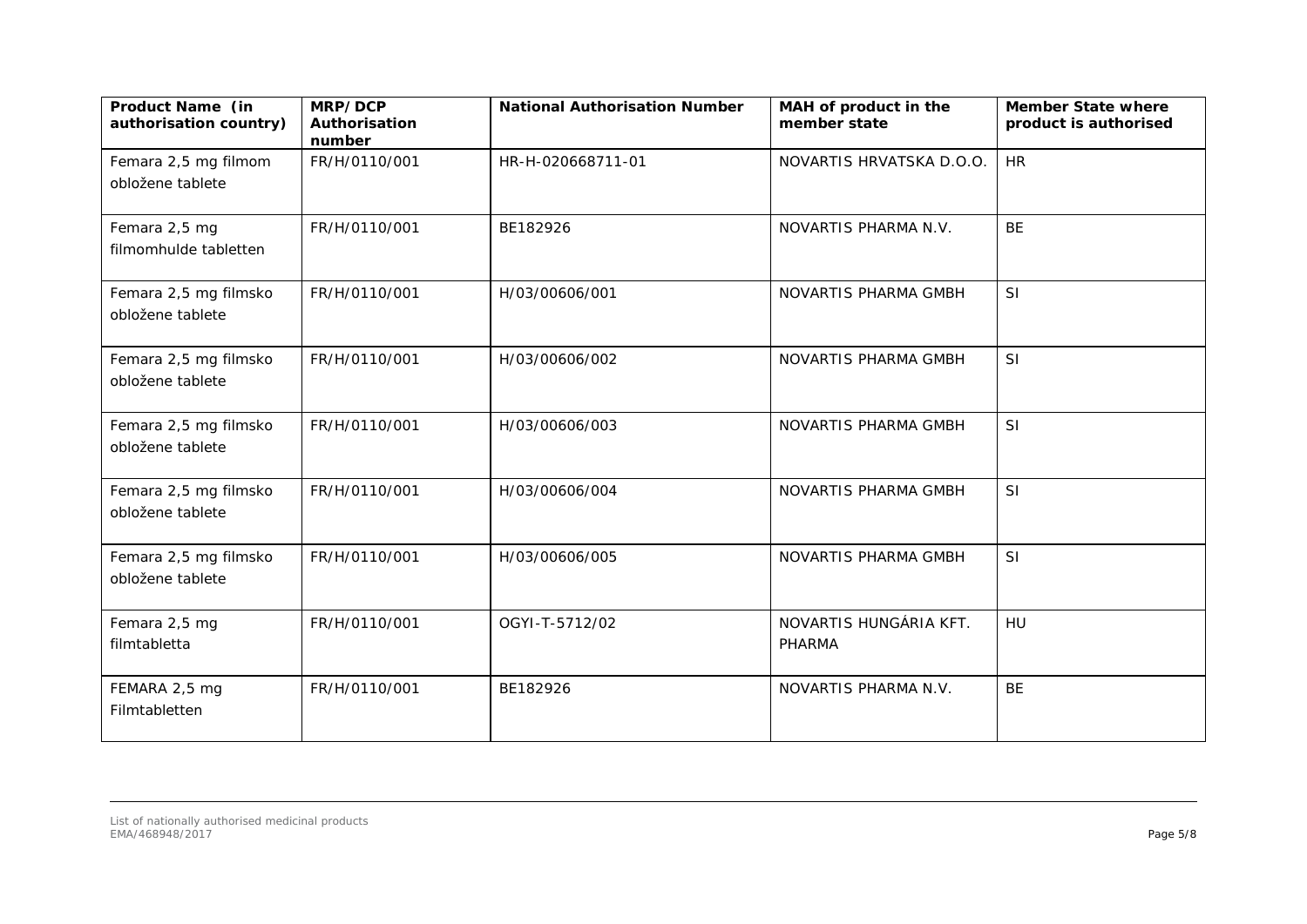| Product Name (in<br>authorisation country)               | MRP/DCP<br>Authorisation<br>number | <b>National Authorisation Number</b> | MAH of product in the<br>member state | <b>Member State where</b><br>product is authorised |
|----------------------------------------------------------|------------------------------------|--------------------------------------|---------------------------------------|----------------------------------------------------|
| FEMARA 2,5 mg<br>Filmtabletten                           | FR/H/0110/001                      | 2008079869                           | NOVARTIS PHARMA N.V.                  | LU                                                 |
| Femara 2,5 mg plėvele<br>dengtos tabletės                | FR/H/0110/001                      | LT/1/98/0128/002                     | NOVARTIS FINLAND OY                   | LT.                                                |
| Femara 2,5 mg plėvele<br>dengtos tabletės                | FR/H/0110/001                      | LT/1/98/0128/003                     | NOVARTIS FINLAND OY                   | <b>LT</b>                                          |
| Femara 2,5 mg plėvele<br>dengtos tabletės                | FR/H/0110/001                      | LT/1/98/0128/004                     | NOVARTIS FINLAND OY                   | <b>LT</b>                                          |
| Femara 2,5 mg plėvele<br>dengtos tabletės                | FR/H/0110/001                      | LT/1/98/0128/005                     | NOVARTIS FINLAND OY                   | <b>LT</b>                                          |
| Femara 2,5 mg plėvele<br>dengtos tabletės                | FR/H/0110/001                      | LT/1/98/0128/001                     | NOVARTIS FINLAND OY                   | LT.                                                |
| Femara 2,5 mg<br>potahované tablety                      | FR/H/0110/001                      | 44/283/99-C                          | NOVARTIS, S.R.O.                      | CZ                                                 |
| FEMARA 2.5 mg<br>comprimé pelliculé                      | FR/H/0110/001                      | 3400934147425                        | NOVARTIS PHARMA S.A.S.                | <b>FR</b>                                          |
| FEMARA 2.5 mg<br>comprimidos recubiertos<br>con película | FR/H/0110/001                      | 61.628                               | NOVARTIS FARMACÉUTICA<br>S.A.         | <b>ES</b>                                          |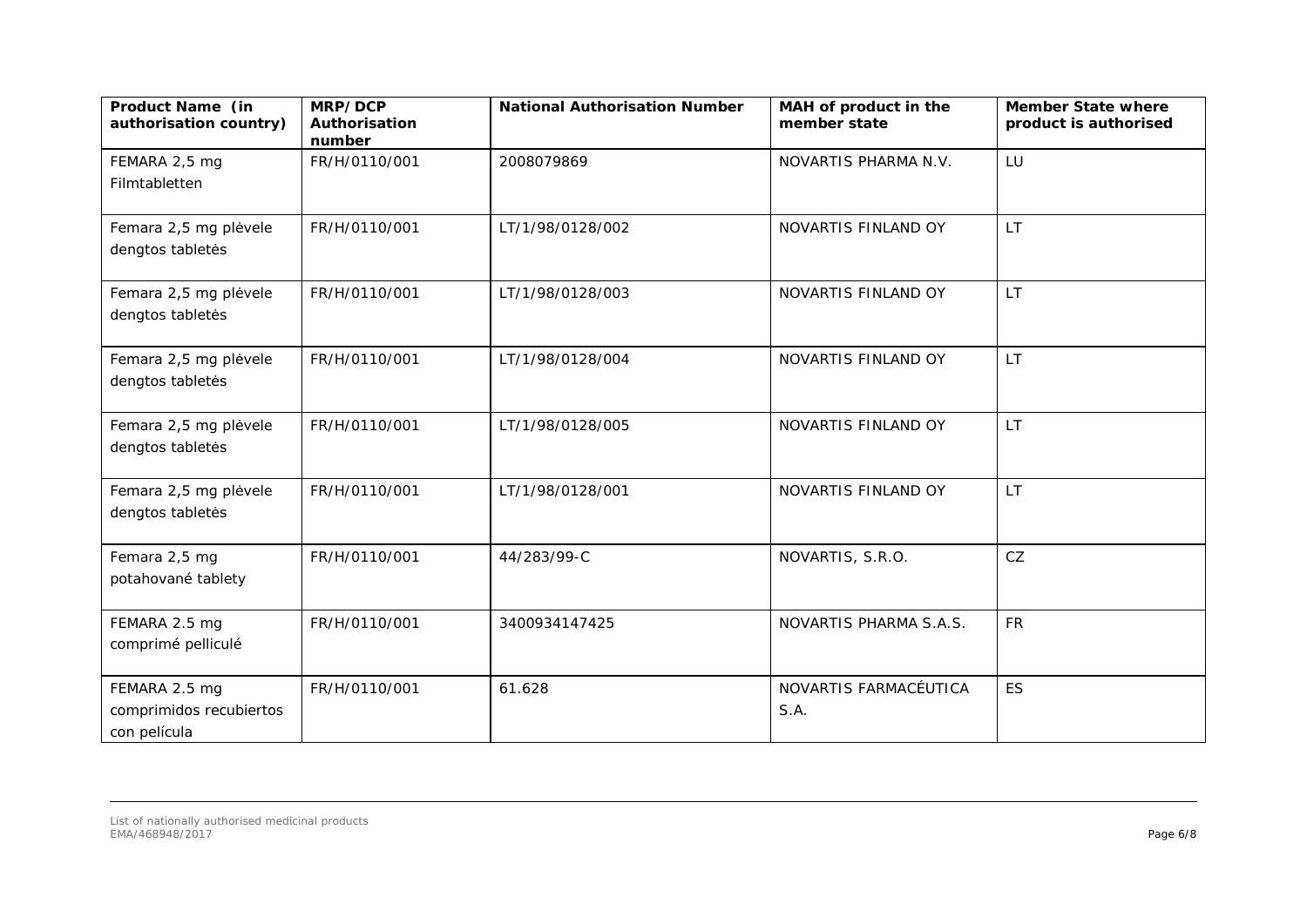| Product Name (in<br>authorisation country) | MRP/DCP<br>Authorisation<br>number | <b>National Authorisation Number</b> | MAH of product in the<br>member state | <b>Member State where</b><br>product is authorised |
|--------------------------------------------|------------------------------------|--------------------------------------|---------------------------------------|----------------------------------------------------|
| Femara 2.5 mg film                         | FR/H/0110/001                      | PA 13/80/1                           | <b>NOVARTIS</b>                       | IE                                                 |
| coated tablets                             |                                    |                                      | PHARMACEUTICALS UK                    |                                                    |
|                                            |                                    |                                      | LIMITED                               |                                                    |
| Femara 2.5 mg film-                        | FR/H/0110/001                      | 088/01101                            | <b>NOVARTIS</b>                       | <b>MT</b>                                          |
| coated tablets                             |                                    |                                      | PHARMACEUTICALS UK                    |                                                    |
|                                            |                                    |                                      | LIMITED                               |                                                    |
| Femara, 2,5 mg õhukese                     | FR/H/0110/001                      | 246799                               | NOVARTIS FINLAND OY                   | EE                                                 |
| polümeerikattega tablett                   |                                    |                                      |                                       |                                                    |
| Femara, filmomhulde                        | FR/H/0110/001                      | RVG 20755                            | NOVARTIS PHARMA B.V.                  | <b>NL</b>                                          |
| tabletten 2,5 mg                           |                                    |                                      |                                       |                                                    |
| Femara® 2,5 mg                             | FR/H/0110/001                      | 38895.00.00                          | NOVARTIS PHARMA GMBH                  | <b>DE</b>                                          |
| Filmtabletten                              |                                    |                                      |                                       |                                                    |
| Femara® 2,5 mg,                            | FR/H/0110/001                      | 18468                                | <b>NOVARTIS</b>                       | <b>CY</b>                                          |
| επικαλυμμένο με λεπτό                      |                                    |                                      | PHARMACEUTICALS UK                    |                                                    |
| υμένιο δισκίο                              |                                    |                                      | LIMITED                               |                                                    |
| Femara®, Letrozole 2.5                     | FR/H/0110/001                      | PL 00101/0493                        | <b>NOVARTIS</b>                       | UK                                                 |
| mg Tablets                                 |                                    |                                      | PHARMACEUTICALS UK                    |                                                    |
|                                            |                                    |                                      | LIMITED                               |                                                    |
| <b>FEMARA®2,5 MG ΔΙΣΚΊΑ</b>                | FR/H/0110/001                      | 233170101                            | NOVARTIS (HELLAS) S.A.C.I.            | GR                                                 |
| ΕΠΙΚΑΛΥΜΜΈΝΑ ΜΕ                            |                                    |                                      |                                       |                                                    |
| ΛΕΠΤΟ ΥΜΈΝΙΟ                               |                                    |                                      |                                       |                                                    |
| <b>FEMARA®2,5 MG ΔΙΣΚΊΑ</b>                | FR/H/0110/001                      | 233170102                            | NOVARTIS (HELLAS) S.A.C.I.            | <b>GR</b>                                          |
| ΕΠΙΚΑΛΥΜΜΈΝΑ ΜΕ                            |                                    |                                      |                                       |                                                    |
| <b>ΛΕΠΤΟ ΥΜΈΝΙΟ</b>                        |                                    |                                      |                                       |                                                    |